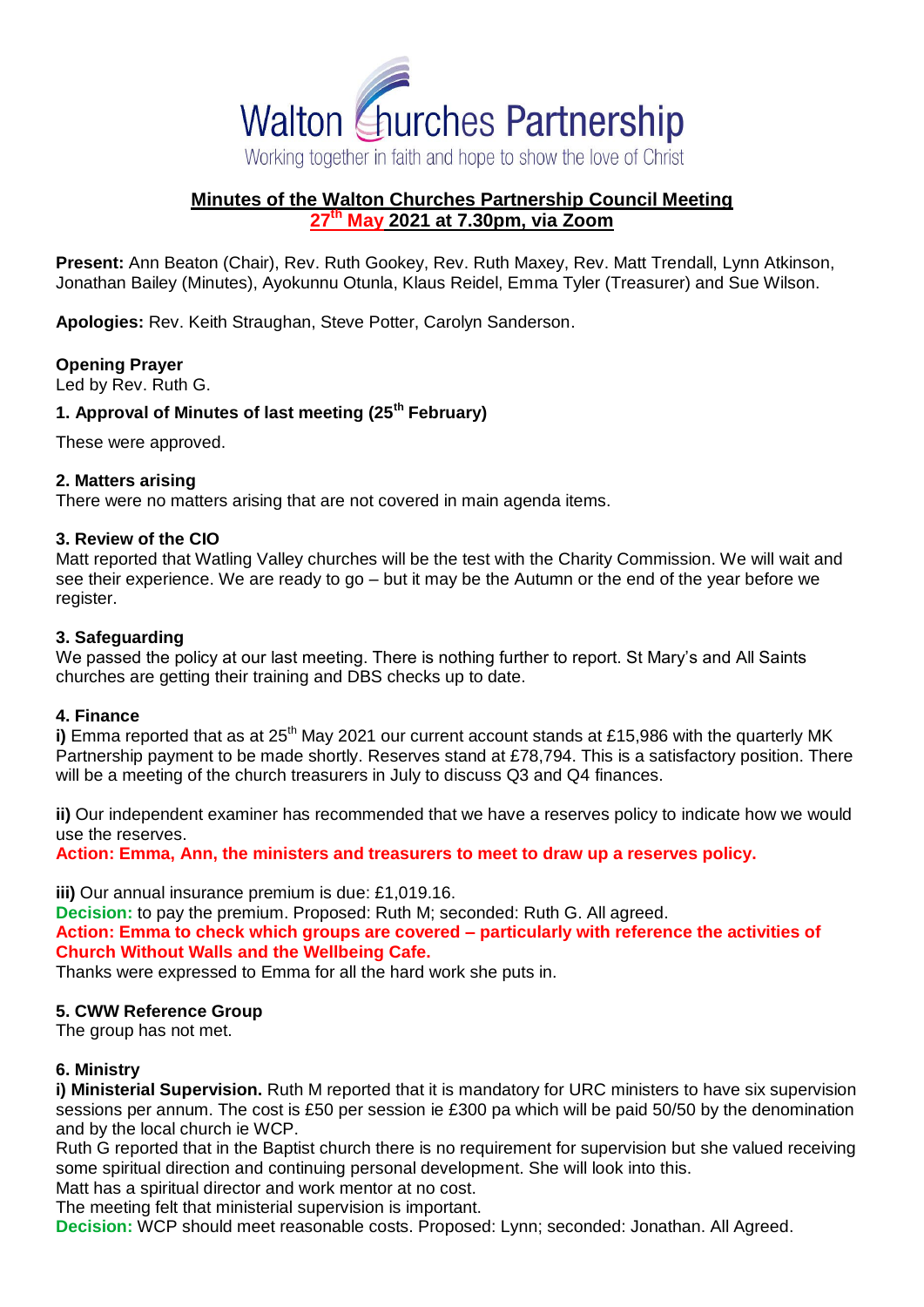**ii) Renew Wellbeing Cafe.** Ruth G reported that they are working on the plans for this. It will start on 22 June and run on Tuesday mornings at the Community Centre Kents Hill for a trial period of six weeks. If all goes well it will start fully in September. Funding is from an anonymous donor. Church Without Walls are partnering the initiative. Ruth G had a good meeting with Community Mental Health Services.

**iii) CWW Baptisms at St Lawrence Church.** The Churches Conservation Trust, who look after the church, now have a policy to charge £100 for each use of the church; previously no charge. Discussions are ongoing to see if this can be reduced or waived. CWW may decide to use other WCP churches. They now have a Baptismal Book.

**iv) Week of Guided Prayer.** This will be repeated in June 2022. It was worthwhile in 2020 and we want to do it every two years. The guides/leaders receive a £20 book token; there are likely to be 10 guides. Anticipated budget: £300 max. Likely to start the week commencing 19 June 2022.

**v) Thy Kingdom Come – feedback.** Difficult to get feedback as there hasn't been opportunity to speak to people. There were a reasonable number of people for the 12 hours of prayer but CtK was empty for a couple of hours.

**7. Creation Care Group meeting 18th May.** There was good meeting with lots of energy. Focus is for activities during September. Minutes of the meeting are attached for detailed information.

**8. Environmental Policy.** This has been sent back to each church for comment.

# **9. Events.**

**i) WCP Picnic - 4<sup>th</sup> July 2021:** No details yet: time, venue etc. It will depend on the prevailing COVID restrictions. It was suggested that a poll be sent to each congregation to get an idea of likely attendance numbers. Suggested venues: Kents Hill park football fields or Broughton Fields. Both will need to be investigated as to whether we can use them.

**ii) Ride and Stride - 11th September 2021:** see minutes of the Creation Care group.

**iii) MK Mission Partnership – 'As One' national initiative – July or September:** This is being scoped out at the moment. It needs buy-in from MK Council and the churches. The aim is to encourage communities to get back together after the pandemic. MK Mission Partnership are sponsoring it.

# **10. Congregational Round-up:**

**CtK:** currently meet on line and physically. Stewards met last week. Also held a congregational meeting which is hoped will be the last on line. Will hold a litter pick on 13 June.

**Catholic Congregation:** Mass services have been held all year. There are now three Priests. Numbers are picking up now.

**CWW:** Mostly hold in person services. Forest Church is restarting this weekend. Planning for a four week pattern of services.

**All Saints:** Church opened on 2 May for services, but also held online. There was a quiz night last week. On 8 and 22 May there was neighbourhood litter picking. There will be an online art exhibition organised by Rosie to which all congregations will be invited to contribute and view.

**St Mary's:** very similar to All Saints. There's a Crafty Church for kids and Quiz Night.

**11. Diocese of Oxford: 10 Year Deanery Plan for MK:** This will start with a two year consultation. It will be a major investment and will 'have teeth'. It's not yet known how WCP churches will be affected.

**12. Mission Partnership News:** The Report following the Consultation on the Mission Partnership is due out in early June. Their funding may be at risk. There is a Partnership assembly on 23 June where details of the Report will be given.

# **13. AoB.**

**i) 'Protect Duty':** the government is undertaking a consultation on an initiative that volunteers who help at venues with a capacity of 100+ people should undertake training on how to spot terrorist activity. If implemented this will have an enormous impact on large churches.